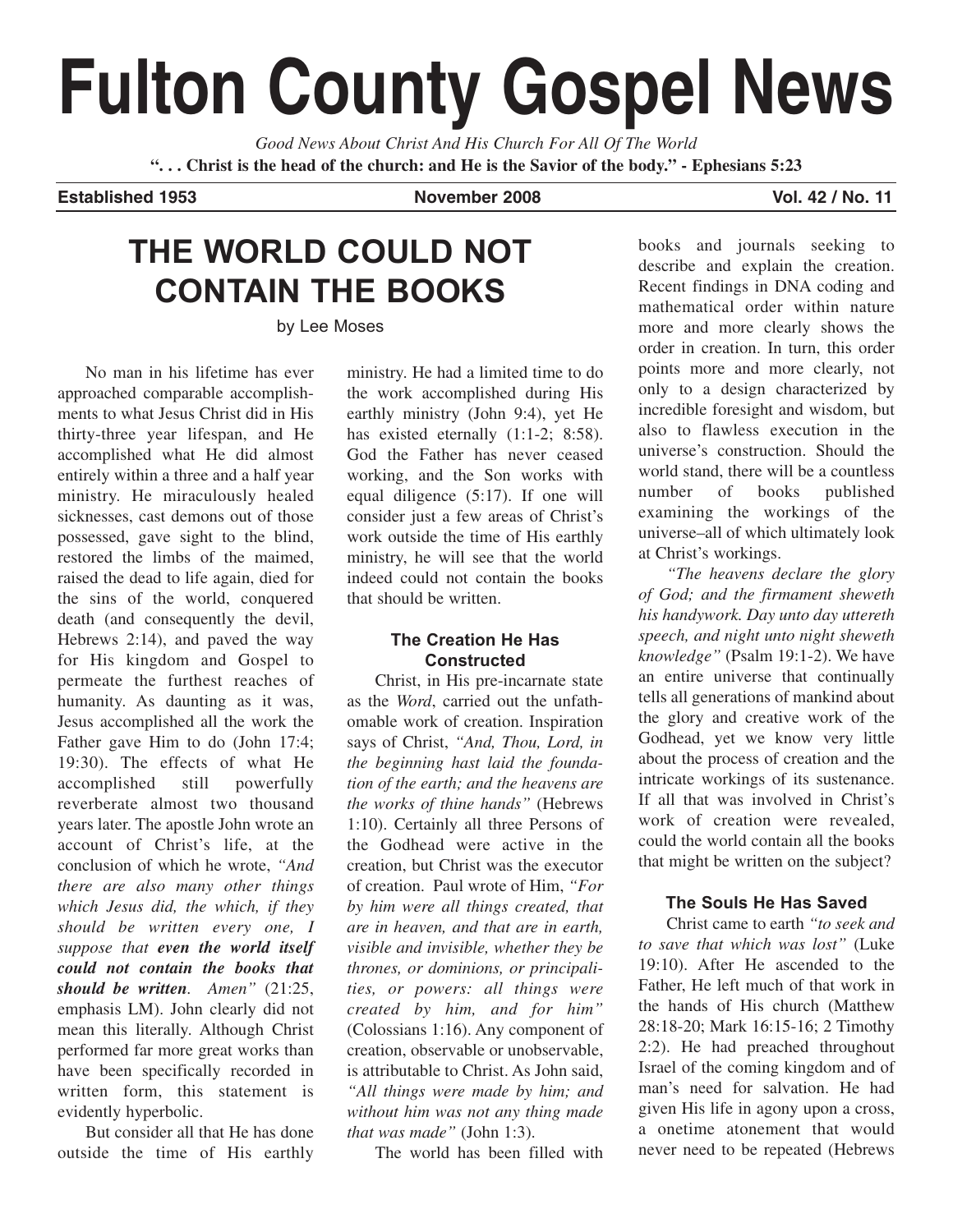#### **FULTON COUNTY GOSPEL NEWS** USPS Publication #211780

. . . is a Periodical publication issued monthly by the Church of Christ at Third and Bethel (P.O. Box 251), Mammoth Spring, AR 72554-0251. **POSTMASTER: Please mail all changes of address to the above address.**

**FCGN** is mailed free of charge to any who care to receive it. We will be happy to add any names to the regular mailing list. If you send in a name we must have a complete address, including number and street name, or R.R. or HCR number, plus box number, or a P.O. Box number and the **NINE DIGIT ZIP CODE**. This paper is supported by voluntary contributions for which we are grateful. Financial information will be furnished upon request. **Mail all address corrections or manuscripts to:**

#### **FULTON COUNTY GOSPEL NEWS** P.O. Box 251 Mammoth Spring, AR 72554

| E-Mail cocfcgn@centurytel.net          |
|----------------------------------------|
| Website www.fultoncountygospelnews.org |
| Brian Dixon Webmaster                  |
|                                        |

E-Mail . . . . . . . . . . . . . .sales@halopages.net

10:12-18). When He ascended to His Father, He sent the Holy Spirit to reveal the saving Gospel in its entirety to the apostles (John 15:26; 16:7, 13). Yet despite all He had done for the salvation of mankind, His work was not done. Christ entered heaven not to retire, but to work: *"For Christ is not entered into the holy places made with hands, which are the figures of the true; but into heaven itself, now to appear in the presence of God for us"* (Hebrews 9:24).

We can read about what Jesus did to save Saul of Tarsus, whom we remember as the apostle Paul. Jesus appeared to Saul on the road to Damascus and confronted him with his sin (Acts 22:6-11). He sent a faithful Christian in Damascus to teach Saul what he must do to be saved, and that he was to save others (verses 12-16). Many things could be said about the contrasting lives of Saul before and after his conversion (9:21; Galatians 2:23-24), and Paul said and wrote many things about the

two contrasting lives, attributing the contrast to the grace of Christ (Acts 26:9ff; 1 Corinthians 15:9-10; 1 Timothy 1:12-16). He doubtlessly did not say all that he could have said on the subject.

While Jesus has not appeared to anyone else since he appeared to Saul (1 Corinthians 15:8), He has been involved in the salvation of every soul who has ever been saved from sin. This writer could compose an epic tome devoted to the grace Jesus Christ has bestowed on him, as could each Christian scattered throughout the globe. And Christ is not only involved in one's initial salvation, but He is also actively involved in seeking Christians' final salvation. John wrote, *". . . And if any man sin, we have an advocate with the Father, Jesus Christ the righteous: And he is the propitiation for our sins: and not for ours only, but also for the sins of the whole world"* (1 John 2:1-2). Christ serves as the *"one mediator between God and men"* (1 Timothy 2:5), *"who is even at the right hand of God, who also maketh intercession for us"* (Romans 8:34).

How thankful the Christian can be that he has Christ working for him as Advocate, Mediator, Intercessor, and High Priest! *"But this man, because he continueth ever, hath an unchangeable priesthood. Wherefore he is able also to save them to the uttermost that come unto God by him, seeing he ever liveth to make intercession for them"* (Hebrews 7:24-25). When one considers the depth of one soul's salvation, and multiplies that by the numerous souls saved throughout the ages, surely the world could not contain the books that might be written about it.

#### **The Places He Has Prepared**

Christ told His apostles, *"In my Father's house are many mansions: if it were not so, I would have told you. I go to prepare a place for you. And if* *I go and prepare a place for you, I will come again, and receive you unto myself; that where I am, there ye may be also"* (John 14:2-3). These "mansions" or "dwelling-places" were not limited to the eleven apostles to whom Jesus spoke. Such would hardly constitute *many* mansions. A permanent inheritance in God's house is available to **all** who live according to the Gospel of Christ: *"Blessed are they that do his commandments, that they may have right to the tree of life, and may enter in through the gates into the city"* (Revelation 22:14). Peter wrote to numerous Christians scattered throughout various locales, and said, *"Blessed be the God and Father of our Lord Jesus Christ, which according to his abundant mercy hath begotten us again unto a lively hope by the resurrection of Jesus Christ from the dead, to an inheritance incorruptible, and undefiled, and that fadeth not away, reserved in heaven for you"* (1 Peter 1:3-4); that is, "reserved in heaven for **all** of you."

Not a great deal of the Bible is devoted to describing heaven. Some of the clearest pictures of heaven are given in figurative language; describing it as being a city of *"pure gold"* (Revelation 21:18), having foundations *"garnished with all manner of precious stones"* (verse 19), and twelve gates into the city each made of a single pearl (verse 21). Heaven is described as being a place without the sorrows and trials of this life (verse 4). Such words still do not fully convey the beauty and perfection of the places which Christ has prepared for the faithful.

Even inspiration is limited to human words. As human words derive from finite human thoughts, such words simply cannot ever fully describe the unparalleled splendor of heaven. As one sectarian preacher accurately observed, "Heaven would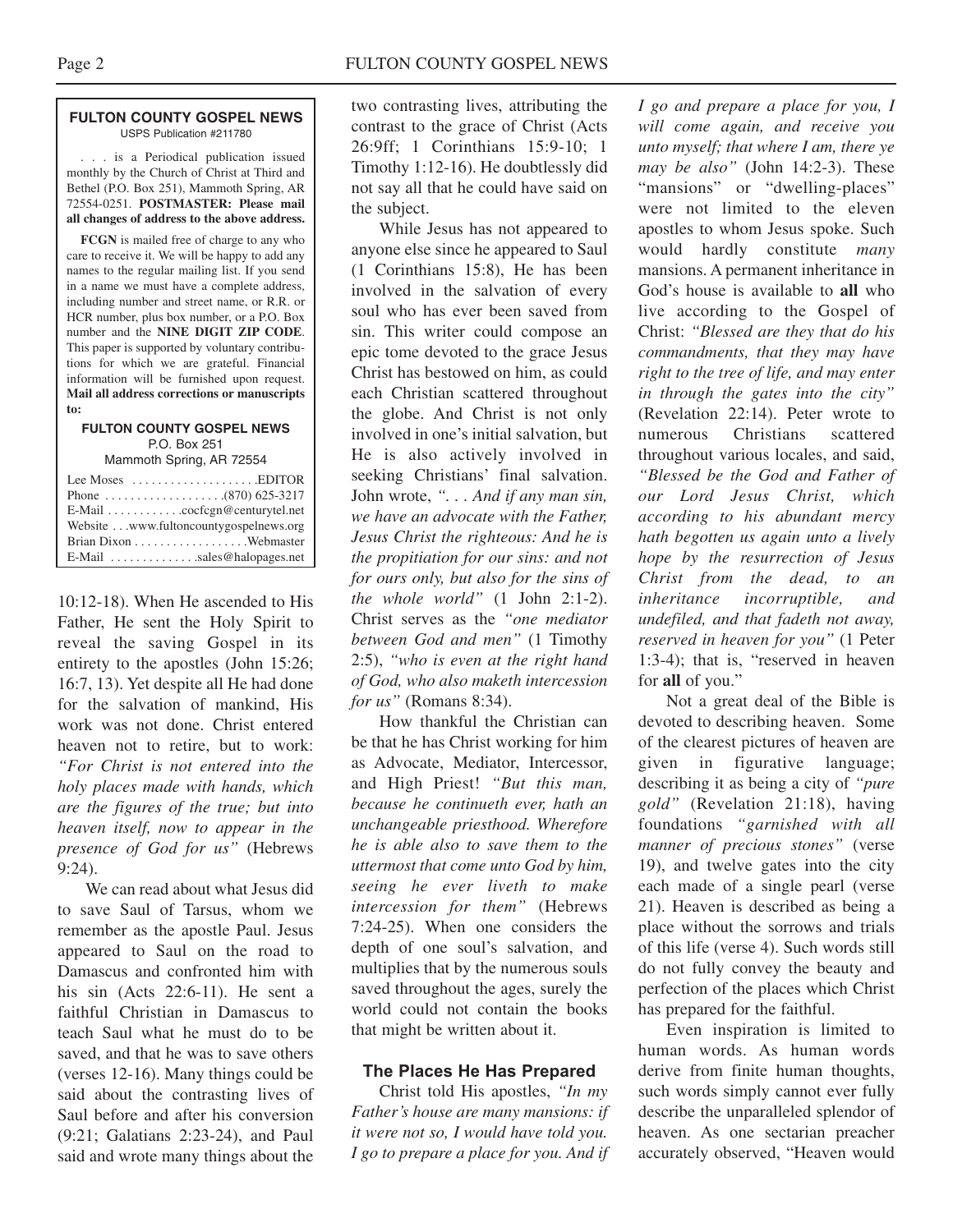hardly be heaven if we could define it." Were all of mankind collectively to put forth its best efforts to describe the places Christ has prepared, the world itself could not contain the books.

Christ has done, and continues to do, infinitely more for mankind than mankind could ever dream of doing for itself. He has constructed a physical universe in which man may live, He has saved souls from their own undoing, and he has prepared eternal dwellings of unspeakable beauty for all of the faithful. It has been well said that "heaven is a prepared place for a prepared people." Christ has prepared the place, but we must prepare ourselves if we are to dwell there (Psalm 15:1- 5; Matthew 24:42-25:46; Revelation 14:13; compare with Galatians 3:27). We who are Christians work for Him as we stand in awe of all that Christ has done for us.

Friend, the world itself simply could not contain the books.

# **CANCER**

#### by Leland Reed

This is a word we all dread; the diagnosis of cancer in a loved one or in ourselves is a devastating and fearful thing. Cancer in most cases, if found early, can be eradicated from our bodies and we can live a normal life. However, if not found early, it can permeate our physical being and cause much pain and even death. Not only does it affect those that are diagnosed with cancer but it affects our family and friends. We have all had family or friends that have had to face this terrible disease and saw the hurt that was caused from the loss of a loved one to this terrible disease.

Sin is very much like cancer in the Christian's life–if diagnosed early and eradicated from one's life, he can continue to have the hope of eternal life with God and Christ in heaven. However, if it is not removed and allowed to grow, one will face eternal death. *"For the wages of sin is death; but the gift of God is eternal life through Jesus Christ our Lord"* (Romans 6:23). The word *canker* is used once in the New Testament, and the way it is used indicates something that unless removed will continue to eat away (2 Timothy 2:17). Sin operates in much the same way–if we do not remove it, it will continue to eat away at our lives and we will end up succumbing to it. We may think we are happy faithful Christians, but if we let this sin remain we have allowed the cancer of sin to permeate our live and it will lead to eternal death. We have to remove this disease of sin from our lives if we expect to receive life eternal in heaven. *"If we say that we have not sinned, we make him a liar, and his word is not in us"* (1 John 1:10). The apostle John gave those who have already become Christians instructions on how to remove this cancer of sin. *"If we confess our sins, he is faithful and just to forgive us our sins, and to cleanse us from all unrighteousness"* (1 John 1:9). The apostle went on to say, *"My little children, these things write I unto you, that ye sin not. And if any man sin, we have an advocate with the Father, Jesus Christ the righteous: And he is the propitiation for our sins: and not for ours only, but also for the sins of the whole world. And hereby we do know that we know him, if we keep his commandments. He that saith, I know him, and keepeth not his commandments, is a liar, and the truth is not in him"*

 $(1$  John  $2:1-4$ ). I think we can plainly see the harm done in the life of one that does not remove this sin by repentance and prayer.

We also need to consider the damage and hurt to one's family. The influence our sin can have on our loved ones can cause them to fall away and be lost as well as ourselves. *"And whosoever shall offend one of these little ones that believe in me, it is better for him that a millstone were hanged about his neck, and he were cast into the sea"* (Mark 9:42)*.* To "offend" here is to cause them to sin. This was so important that the words of Jesus are recorded three times regarding this subject (Matthew 18:2; Mark 9:42; Luke 17:2).

What is the effect of sin on the church? We have seen how a church can gradually slip away from the old paths and sink into false teachings, the question; how does this happen? We allow just one little scrap of false teaching to get a very small hold and it will grow into other false teachings and soon you are off the path to heaven. I cannot recall a church going off all at once; it usually is a little false teaching at a time. Again just a small false teaching is like a cancer if allowed to go unchecked is will eventually kill the whole body. Jude told us to *"contend earnestly for the faith"* (verse 3). To "contend earnestly" is to stand pat in the teachings of Christ and his apostles, not to vary to the right or the left, and to defend the gospel. The sanctity of the church depends on its members clinging to the word of God and not letting the cancer of false teaching go unchecked.

Sadly today we have seen many congregations fall into this category of sin. Why does this happen? Because we as members have allowed the cancer of sin to